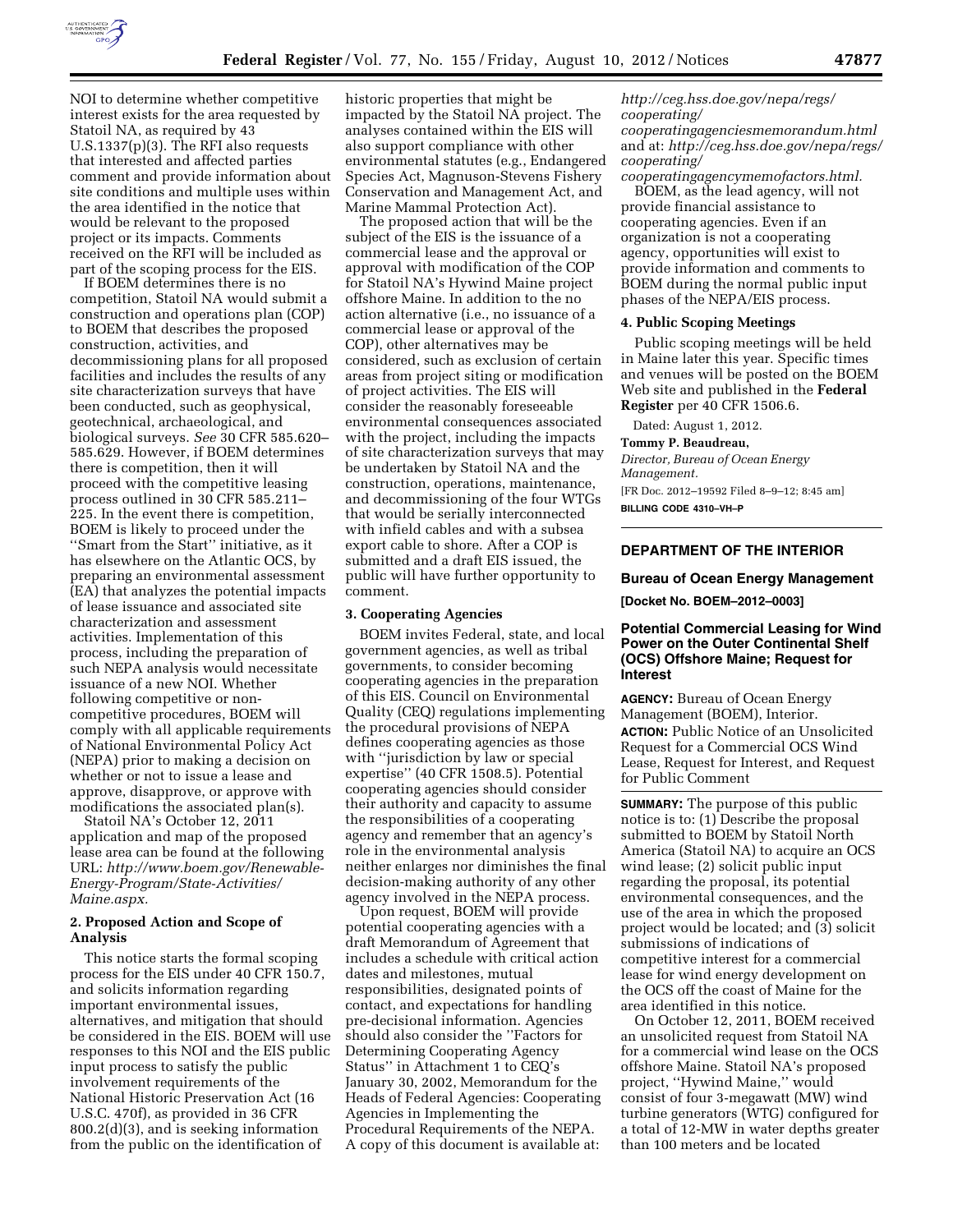approximately 12 nautical miles (nmi) off the coast of Maine. The objective of the proposed Hywind Maine Project is to demonstrate the commercial potential of the existing floating offshore Hywind technology, while responding to a corresponding Request for Proposals (RFP) issued by the Maine Public Utilities Commission.

This request for interest is published pursuant to subsection 8(p)(3) of the OCS Lands Act, as amended by section 388 of the Energy Policy Act of 2005 (EPAct) (43 U.S.C. 1337(p)(3)), and the implementing regulations at 30 CFR part 585.231(b). Subsection 8(p)(3) of the OCS Lands Act requires that OCS renewable energy leases, easements, and rights-of-way (ROWs) be issued ''on a competitive basis unless the Secretary determines after public notice of a proposed lease, easement, or right-ofway that there is no competitive interest.'' This request for interest provides such public notice for the proposed lease area requested by Statoil NA and invites the submission of indications of competitive interest. BOEM will consider the responses to this public notice to determine whether competitive interest exists for the area requested by Statoil NA, as required by 43 U.S.C. 1337(p)(3). Parties wishing to obtain a lease for the area requested by Statoil NA should submit detailed and specific information as described in the section entitled ''Required Indication of Interest Information.''

This announcement also requests that interested and affected parties comment and provide information about site conditions and multiple uses within the area identified in this notice that would be relevant to the proposed project or its impacts. BOEM separately published a Notice of Intent (NOI) to prepare an environmental impact statement (EIS) concurrently with this request for interest. The NOI starts the scoping process for the EIS under 40 CFR 1501.7, and solicits information regarding important environmental issues, alternatives, and mitigation that should be considered in the EIS. A detailed description of the proposed lease area can be found in the section of this notice entitled ''Description of the Area.'

**DATES:** If you are submitting an indication of interest in acquiring a lease for the area proposed by Statoil NA, your submission must be sent by mail, postmarked no later than October 9, 2012 for your submission to be considered. If you are providing comments or other submissions of information, you may send them by mail, postmarked by this same date, or

you may submit them through the Federal Rulemaking Portal at *[http://](http://www.regulations.gov)  [www.regulations.gov,](http://www.regulations.gov)* also by this same date.

**SUBMISSION PROCEDURES:** If you are submitting an indication of competitive interest for a lease or comments, please submit them by mail to the following address: Bureau of Ocean Energy Management, Office of Renewable Energy Programs, 381 Elden Street, HM 1328, Herndon, Virginia 20170. Submissions must be postmarked by October 9, 2012 to be considered by BOEM for the purposes of determining competitive interest. In addition to a paper copy of your submission, include an electronic copy on a compact disc (CD). BOEM will list the parties that submit indications of competitive interest on the BOEM Web site after the 60-day comment period has closed.

If you wish to protect the confidentiality of your submissions or comments, clearly mark the relevant sections and request that BOEM treat them as confidential. Please label privileged or confidential information ''Contains Confidential Information'' and consider submitting such information as a separate attachment. Treatment of confidential information is addressed in the section of this notice entitled, ''Privileged or Confidential Information.'' BOEM will post all comments on regulations.gov unless labeled as confidential. Information that is not labeled as privileged or confidential will be regarded by BOEM as suitable for public release.

If you are submitting comments and other information concerning the proposed lease area, you may use either of the following two methods:

1. *Federal eRulemaking Portal: <http://www.regulations.gov>*. In the entry entitled ''Enter Keyword or ID,'' enter BOEM–2012–0003, and then click ''search.'' Follow the instructions to submit public comments and view supporting and related materials available for this notice.

2. *Alternatively, comments may be submitted by mail to the following address:* Bureau of Ocean Energy Management, Office of Renewable Energy Programs, 381 Elden Street, HM 1328, Herndon, Virginia 20170.

## **FOR FURTHER INFORMATION CONTACT:** Ms. Aditi Mirani, Renewable Energy Program Specialist, BOEM, Office of Renewable Energy Programs, 381 Elden Street, HM 1328, Herndon, Virginia 20170, (703) 787–1320.

#### **SUPPLEMENTARY INFORMATION:**

#### **Purpose of the Request for Interest**

Responses to this public notice will allow BOEM to determine, pursuant to 30 CFR 585.231, whether or not there is competitive interest in acquiring an OCS commercial wind lease in the area requested by Statoil NA. In addition, this notice provides an opportunity for interested stakeholders to comment on the proposed lease area and the proposed Hywind Maine project and any potential impacts the project may have.

If, in response to this notice, BOEM receives one or more indications of competitive interest for offshore wind energy development from qualified entities that wish to compete for the proposed lease area, it may decide to move forward with the lease issuance process using competitive procedures pursuant to 30 CFR part 585. However, if BOEM receives no competing indications of interest, BOEM may decide to move forward with the lease issuance process using the noncompetitive procedures contained in 30 CFR part 585.

Should BOEM decide to proceed with issuing a lease in the proposed lease area, whether competitively or noncompetitively, it may provide the public with additional opportunities to provide input pursuant to 30 CFR Part 585 and applicable laws, such as the National Environmental Policy Act (NEPA). The BOEM competitive and noncompetitive leasing processes are outlined in 30 CFR 585, subpart B.

#### **Determination of Competitive Interest and Leasing Process**

After the publication of this announcement, BOEM will evaluate indications of competitive interest for the area requested by Statoil NA for acquiring a commercial lease on the OCS. At the conclusion of the comment period for this public notice, BOEM will review the submissions received, undertake a completeness review for those submissions and qualifications review of the nominating entities, and make a determination as to whether competitive interest exists.

If BOEM determines that there is no competitive interest in the proposed lease area, it will publish in the **Federal Register** a notice that there is no competitive interest. At that point BOEM may decide to proceed with the noncompetitive lease issuance process pursuant to 30 CFR 585.231, and Statoil NA would be required to submit any required plan(s). Whether following competitive or non-competitive procedures, BOEM will consult with the intergovernmental Task Force and will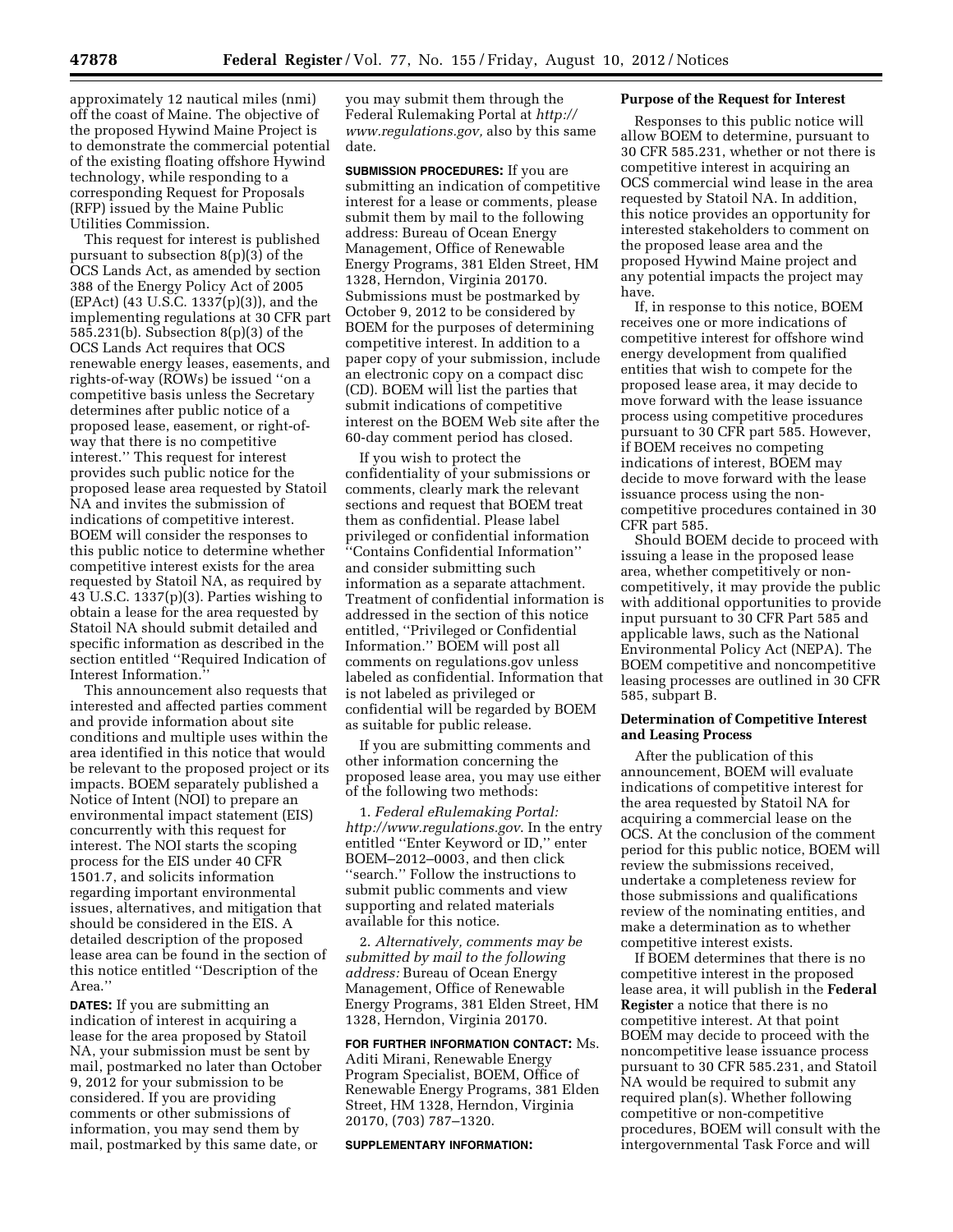comply with all applicable requirements before making a decision on whether or not to issue a lease and approve, disapprove, or approve with modifications any associated plan(s). BOEM would coordinate and consult, as appropriate, with relevant Federal agencies, affected tribes, and affected state and local governments, in issuing

a lease and developing lease terms and conditions. Information on the environmental review process can be found at: *[http://www.boem.gov/](http://www.boem.gov/Renewable-Energy-Program/State-Activities/Maine.aspx)  [Renewable-Energy-Program/State-](http://www.boem.gov/Renewable-Energy-Program/State-Activities/Maine.aspx)[Activities/Maine.aspx.](http://www.boem.gov/Renewable-Energy-Program/State-Activities/Maine.aspx)* See link entitled ''Environmental Review Process.''

### **Description of the Proposed Lease Area**

The proposed lease area consists of four partial OCS blocks. Following are the OCS lease blocks in Statoil NA's lease application: Official Protraction Diagram—NK 19–02 Bath; blocks 6461, 6462, 6511 and 6512. The table below describes the OCS lease sub-blocks included within the area of interest.

#### LIST OF OCS BLOCKS INCLUDED IN THE STATOIL NA LEASE APPLICATION

| Protraction name | Protraction No. | Block No. | Sub block                            |
|------------------|-----------------|-----------|--------------------------------------|
| <b>Bath</b>      | NK 19-02        | 6461      | . J. K. L. M. N. O. P                |
| <b>Bath</b>      | NK 19-02        | 6462      | E, F, G, H, I, J, K, L, M, N, O, P   |
| Bath             | NK 19-02        | 6511      | ' A, B, C, D, E, F, G, H, I, J, K, L |
| <b>Bath</b>      | NK 19-02        | 6512      | A. B. C. D. E. F. G. H               |

The northern edge of Statoil NA's proposed area is approximately 18 nmi from Boothbay Harbor. The longest measurement of the north/south portion is approximately 3.9 nmi in length and the longest portion of the east/west

portion is approximately 5.2 nmi in length. The entire area is approximately 5,760 hectares, 14,233 acres, or 22.2 square miles. The boundary of the proposed lease area follows the points listed in the table below in clockwise

order. Point numbers 1 and 9 are the same. Coordinates are provided in X, Y (eastings, northings) UTM Zone 19N, NAD 83 and geographic (longitude, latitude), NAD83.

| Point No. | X (easting) | Y (northing) | Lonaitude    | l atitude. |
|-----------|-------------|--------------|--------------|------------|
|           | 452000      | 4821600      | $-69.594183$ | 43.545806  |
|           | 456800      | 4821600      | $-69.534767$ | 43.546099  |
|           | 456800      | 4822800      | $-69.534862$ | 43.556904  |
|           | 461600      | 4822800      | $-69.475435$ | 43.557167  |
|           | 461600      | 4816800      | $-69.475011$ | 43.503143  |
|           | 456800      | 4816800      | $-69.534385$ | 43.502881  |
|           | 456800      | 4815600      | $-69.534290$ | 43.492076  |
|           | 452000      | 4815600      | $-69.593653$ | 43.491783  |
|           | 452000      | 4821600      | $-69.594183$ | 43.545806  |

### **Map of the Area**

A map of the area proposed by Statoil NA and the area included in this notice can be found at the following URL: *[http://www.boem.gov/Renewable-](http://www.boem.gov/Renewable-Energy-Program/State-Activities/Maine.aspx)[Energy-Program/State-Activities/](http://www.boem.gov/Renewable-Energy-Program/State-Activities/Maine.aspx) [Maine.aspx](http://www.boem.gov/Renewable-Energy-Program/State-Activities/Maine.aspx)*.

The non-confidential section of the application may be downloaded from the Web site. A large scale map of the proposed lease area showing boundaries of the area with the numbered blocks is available from BOEM at the following address: Bureau of Ocean Energy Management, Office of Renewable Energy Programs, 381 Elden Street, HM 1328, Herndon, Virginia 20170, Phone: (703) 787–1320, Fax: (703) 787–1708.

## **Required Indication of Interest Information**

If you intend to submit an indication of competitive interest for a lease for the area identified in this notice you must provide the following:

(1) A statement that you wish to acquire a commercial wind lease for the proposed lease area (*i.e.,* the entire area as described above). BOEM will not

consider indications of interest valid if they cover less than the entire proposed lease area or describe any areas outside of the proposed lease area in this process. Any request for a commercial wind lease located outside of the proposed lease area should be submitted separately pursuant to 30 CFR 585.230;

(2) A description of your objectives and the facilities that you would use to achieve those objectives;

(3) A preliminary schedule of proposed activities, including those leading to commercial operations;

(4) Available and pertinent data and information concerning renewable energy resources and environmental conditions in the area that you wish to lease, including energy and resource data and information used to evaluate the area of interest. Where applicable, spatial information should be submitted in a format compatible with ArcGIS 9.3 in a geographic coordinate system (NAD 83);

(5) Documentation demonstrating that you are legally qualified to hold a lease as set forth in 30 CFR 585.106 and .107. Examples of the documentation

appropriate for demonstrating your legal qualifications and related guidance can be found in Chapter 2 and Appendix B of the Guidelines for the Renewable Energy Framework available at: *[http://](http://www.boem.gov/Renewable-Energy-Program/Regulatory-Information/Index.aspx)  [www.boem.gov/Renewable-Energy-](http://www.boem.gov/Renewable-Energy-Program/Regulatory-Information/Index.aspx)[Program/Regulatory-Information/](http://www.boem.gov/Renewable-Energy-Program/Regulatory-Information/Index.aspx)  [Index.aspx](http://www.boem.gov/Renewable-Energy-Program/Regulatory-Information/Index.aspx)*. Legal qualification documents will be placed in an official file that may be made available for public review. If you wish that any part of your legal qualification documentation be kept confidential, clearly identify what should be kept confidential, and submit it under separate cover (see ''Protection of Privileged or Confidential Information Section'', below); and

(6) Documentation demonstrating that you are technically and financially capable of constructing, operating, maintaining and decommissioning the facilities described in (2). Guidance regarding the documentation that could be used to demonstrate your technical and financial qualifications can be found at: *[http://www.boem.gov/](http://www.boem.gov/Renewable-Energy-Program/Regulatory-Information/Index.aspx)  [Renewable-Energy-Program/Regulatory-](http://www.boem.gov/Renewable-Energy-Program/Regulatory-Information/Index.aspx)[Information/Index.aspx.](http://www.boem.gov/Renewable-Energy-Program/Regulatory-Information/Index.aspx)* If you wish